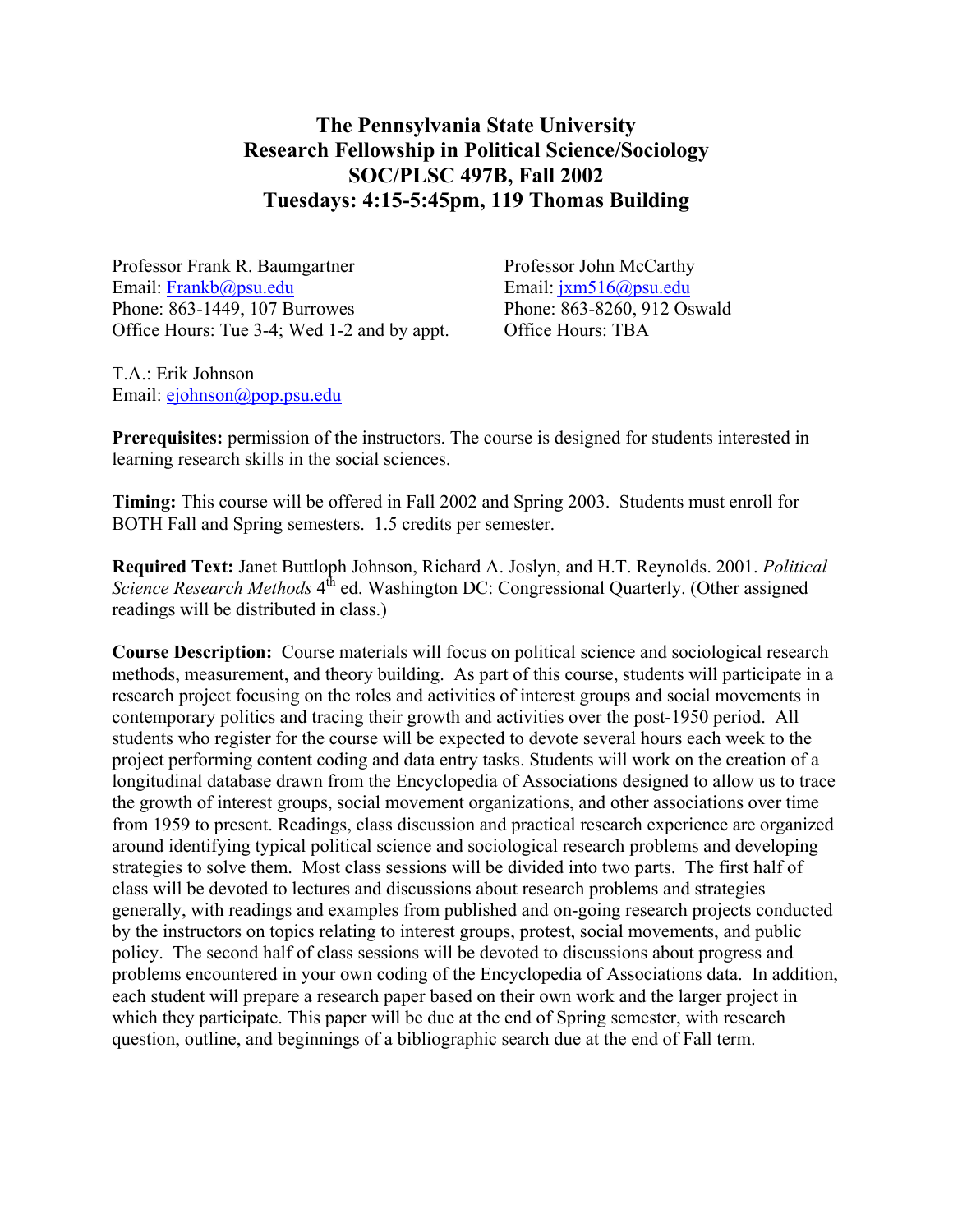**Course Requirements:** Students are expected to achieve proficiency in data coding and entry tasks, to complete the coding and data entry for a minimum number of cases (approximately 2,000 per semester), attend class, complete assigned reading before class, participate in class discussions, and to complete the project proposal (fall semester) and the project report (spring semester).

**Project Compensation:** Students will be compensated for the time they devote to performing content analysis and data entry tasks for the Encyclopedia research project. This does not include class time, time devoted to course reading or time devoted to developing and completing the student project. This work will be compensated at a rate of \$8 per hour. Funding comes from the National Science Foundation. Beyond the minimum requirement of the completion of approximately 2,000 cases per semester, students may work up to a total of 10 hours per week on the project.

**Grading:** This is a two-semester sequence. During the fall term, each student will receive a grade of "R," which is for continuing research projects. Final grades will be given at the end of spring term for both semesters (that is, your "R" will disappear from your transcript and be replaced by the grade you earned). Grades will be based on the following formula:

- 40% Final paper
- 30% Combined total for presentations in class, including progress reports on your paper
- 30% Class participation

Note: All students must learn to code and participate in the coding process; that's the nature of the entire course. Therefore, proficiency in coding and a minimum amount of coding are required for a grade of C or better.